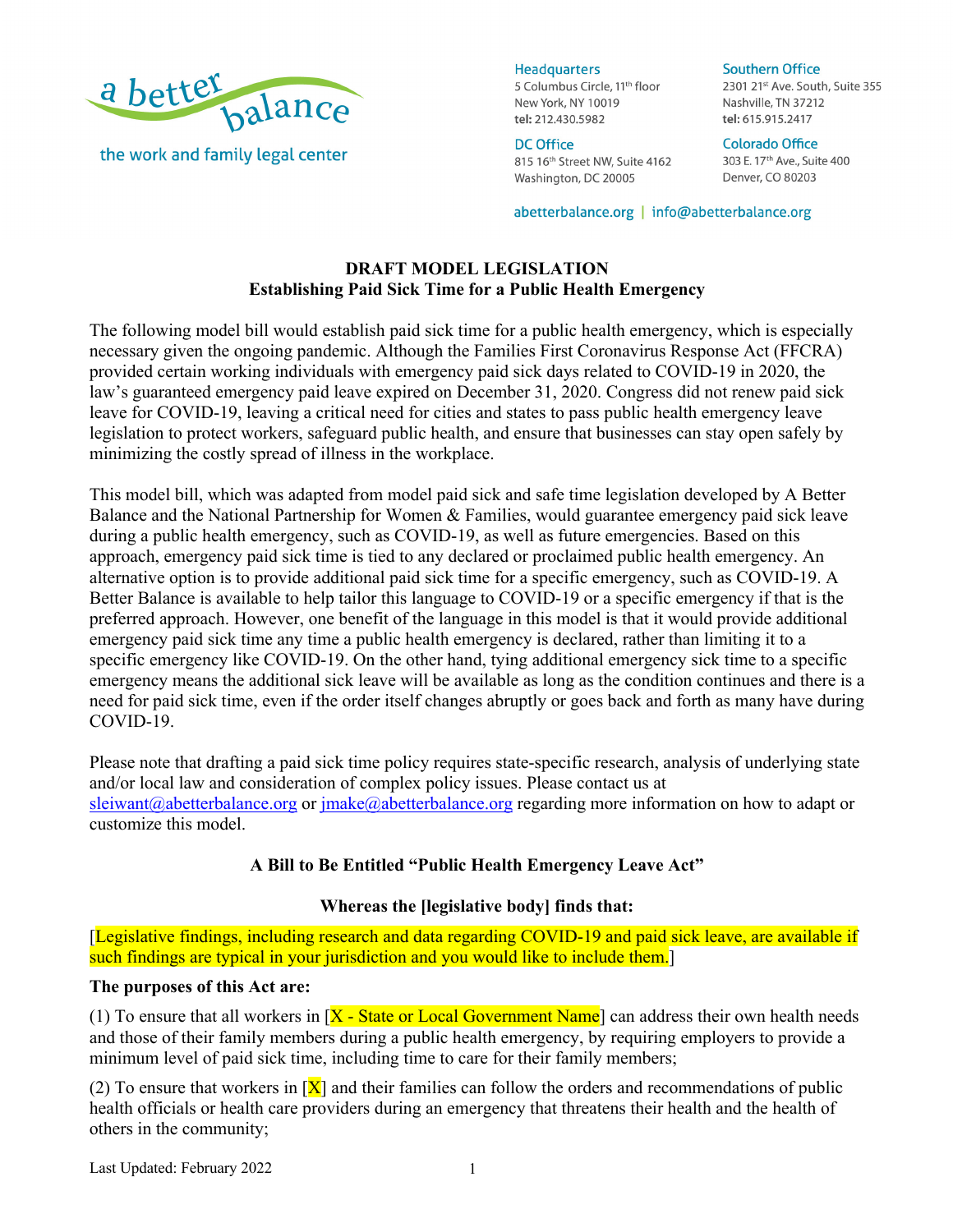

**Headquarters** 5 Columbus Circle, 11<sup>th</sup> floor New York, NY 10019 tel: 212.430.5982

**DC Office** 815 16th Street NW, Suite 4162 Washington, DC 20005

**Southern Office** 2301 21st Ave. South, Suite 355 Nashville, TN 37212 tel: 615.915.2417

**Colorado Office** 303 E. 17<sup>th</sup> Ave., Suite 400 Denver, CO 80203

#### abetterbalance.org | info@abetterbalance.org

(3) To protect the public's health in  $[X]$  by reducing the risk of contagion during a public health emergency;

(4) To promote the economic security and stability of workers in  $[X]$  and their families during a public health emergency;

(5) To protect workers in  $[X]$  from losing their jobs or facing workplace discipline when they use paid sick time during a public health emergency to care for themselves or their families;

(6) To safeguard the public welfare, health, safety and prosperity of the people of  $[X]$ ; and

(7) To accomplish the purposes described in paragraphs (1)-(6) in a manner that is feasible for employers.

### **Be It Enacted by the [Legislature/Council/Government Body of X]**:

#### **Section 1. Definitions**

For Purposes of this Act:

(1) "Agency" means [state, county or city agency responsible for enforcement of labor laws or the agency, with sufficient authority, that is best suited to enforcing this law, if there is no local labor enforcement agency].

(2) "Employee" is as defined in **[state wage and hour law, local law or federal Fair Labor Standards Act (29**) U.S.C. § 203(e)); you should choose the most inclusive option, or we can help to draft a new definition] but does not include those who work in  $[X]$  for fewer than  $[\frac{\text{#}}{4}$  - typically 80] hours in a calendar year. "Employee" includes recipients of public benefits who are engaged in work activity as a condition of receiving public assistance. [May also specifically add: "Employee" does not include an "employee" as defined by 45 U.S.C. 351(d) who is subject to the federal Railroad Unemployment Insurance Act, 45 U.S.C. 351 et seq.]

(A) There shall be a rebuttable presumption that any individual performing work for a hiring entity is an employee under this Act unless the hiring entity can demonstrate that all of the following conditions are satisfied: (i) The individual is free from the control and direction of the hiring entity in connection with the performance of the labor or services, both under the contract for the performance of the work and in fact; (ii) The individual performs labor or services that are outside the usual course of the hiring entity's business; and (iii) The individual is customarily engaged in an independently established trade, occupation, profession or business of the same nature as that involved in the labor or services performed. [Note: We recommend including this language, although it is advisable to confirm that there are no legal barriers in your jurisdiction. If included, the definition of employer and employee may need to be adjusted as well to ensure there's no conflict with the test, which we can help to do. This language is recommended since far too many individuals are misclassified as independent contractors, rather than employees, which denies them certain labor protections—like paid sick time—that are only available to employees. This language creates a presumption that an individual performing work for a business or hiring entity is an employee unless the business or hiring entity can show that the working individual is an independent contractor who meets the three-part test described here. This test is commonly known as the "ABC" test.

(3) "Employer" is as defined in [state wage and hour law, local law or federal Fair Labor Standards Act (29 U.S.C. § 203(d)); you should choose the most inclusive option, or we can help to draft a new definition.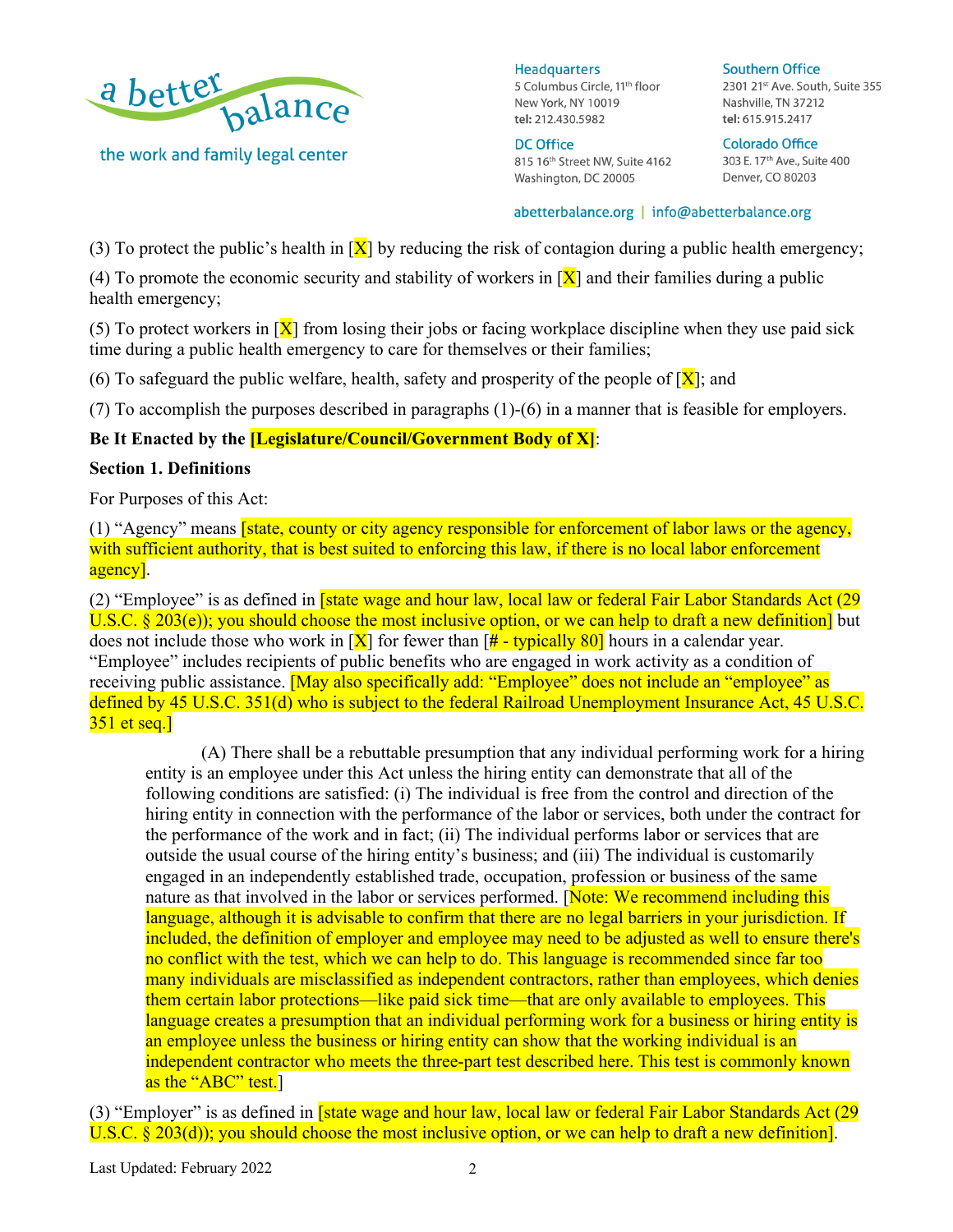

**Headquarters** 5 Columbus Circle, 11<sup>th</sup> floor New York, NY 10019 tel: 212.430.5982

**DC Office** 815 16th Street NW, Suite 4162 Washington, DC 20005

**Southern Office** 2301 21st Ave. South, Suite 355 Nashville, TN 37212 tel: 615.915.2417

**Colorado Office** 303 E. 17th Ave., Suite 400 Denver, CO 80203

abetterbalance.org | info@abetterbalance.org

For the purposes of this Act, "employer" does not include any of the following:

- (A) The United States Government.
- (B) **For local bills only:** The State of [X], including any office, department, agency, authority, institution, association, society or other body of the state, including the legislature and the judiciary.
- (C) **For local bills only:** Any county or local government other than [X **OR For local bills if necessary due to limitations on authority of legislative body to determine benefits for locality's own workers:** Any county or local government.

(4) "Family member" means:

(A) A biological, adopted or foster child, stepchild or legal ward, a child of a domestic partner, or a child to whom the employee stands *in loco parentis*, regardless of age;

(B) A biological, foster, stepparent or adoptive parent or legal guardian of an employee or an employee's spouse or domestic partner or a person who stood *in loco parentis* when the employee or employee's spouse or domestic partner was a minor child;

(C) A person to whom the employee is legally married under the laws of any state, or a domestic partner of an employee [as defined under X state/county/city law or] as registered under the laws of any state or political subdivision;

(D) A grandparent, grandchild or sibling (whether of a biological, foster, adoptive or step relationship) of the employee or the employee's spouse or domestic partner;

(E) A person for whom the employee is responsible for providing or arranging health or safetyrelated care, including but not limited to helping that individual obtain diagnostic, preventive, routine, or therapeutic health treatment or ensuring the person is safe following domestic violence, sexual assault or stalking; or

(F) Any other individual related by blood or whose close association with the employee is the equivalent of a family relationship.

(5) "Health care professional" means any person licensed under Federal or any state law to provide medical or emergency services, including but not limited to doctors, nurses and emergency room personnel.

(6) "Paid sick time" means time that is compensated at the same hourly rate and with the same benefits, including health care benefits, as the employee normally earns during hours worked and is provided by an employer to an employee for the purposes described in Section 3 of this Act, but in no case shall this hourly amount be less than that provided under 29 U.S.C.  $\S206(a)(1)$  for your state or local minimum wage law].

(7) "Public health emergency" means a declaration or proclamation related to a public health threat, risk, disaster, or emergency that is made or issued by a federal, state or local official with the authority to make or issue such a declaration or proclamation.

(8) "Retaliatory personnel action" means denial of any right guaranteed under this Act and any threat, discharge, suspension, demotion, reduction of hours or pay, reporting or threatening to report an employee's suspected citizenship or immigration status, or the suspected citizenship or immigration status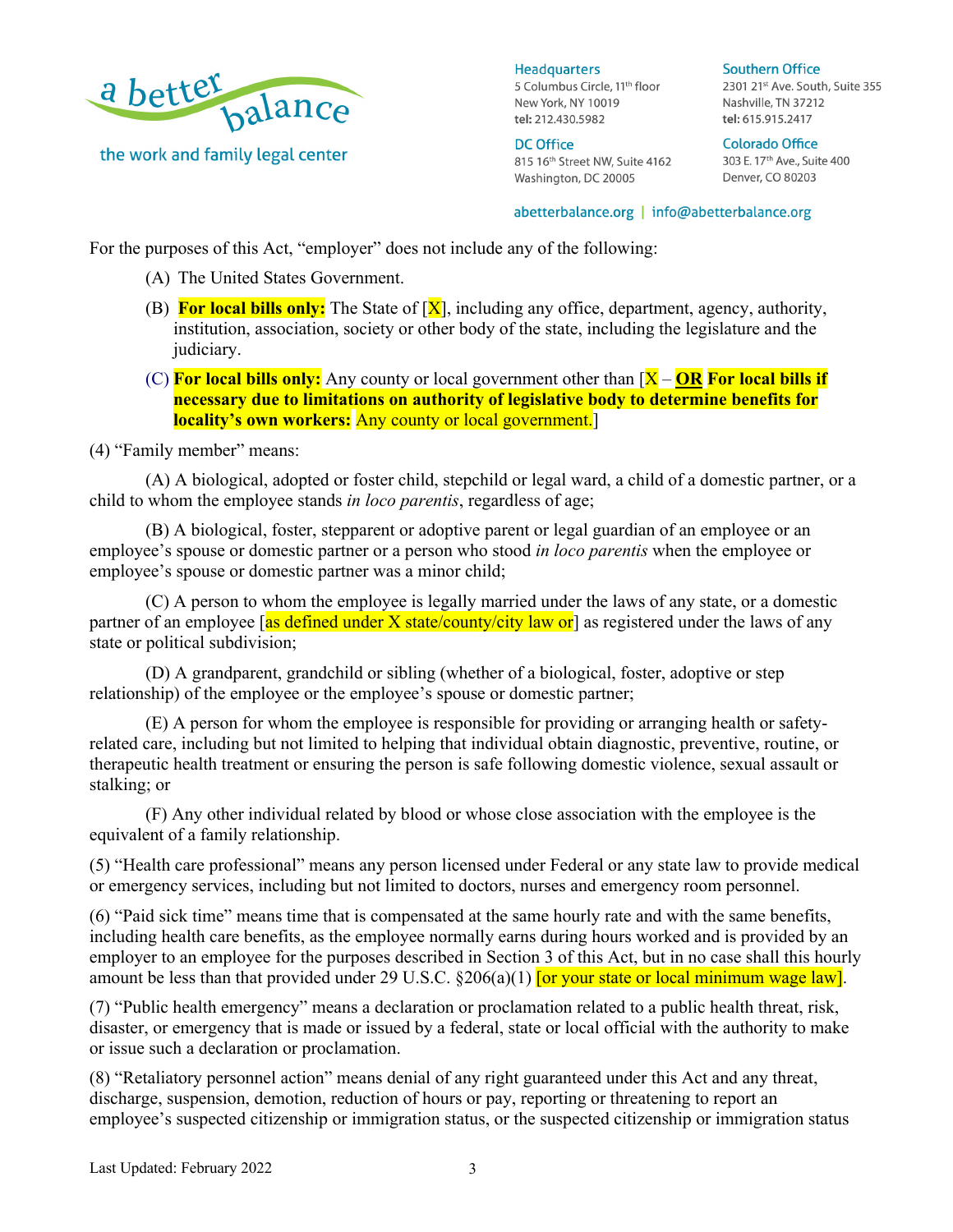

**Headquarters** 

5 Columbus Circle, 11<sup>th</sup> floor New York, NY 10019 tel: 212.430.5982

# **DC Office**

815 16th Street NW, Suite 4162 Washington, DC 20005

#### **Southern Office**

2301 21st Ave. South, Suite 355 Nashville, TN 37212 tel: 615.915.2417

**Colorado Office** 303 E. 17<sup>th</sup> Ave., Suite 400 Denver, CO 80203

#### abetterbalance.org | info@abetterbalance.org

of a family member of the employee to a federal, state or local agency, or any other adverse action against an employee for exercising or attempting to exercise any right guaranteed herein including any sanctions against an employee who is the recipient of public benefits for rights guaranteed under this Act. Retaliatory personnel action shall also include interfering with or punishing an individual for in any manner participating in or assisting an investigation, proceeding or hearing under this Act, or willfully preventing or attempting to prevent an individual from securing other employment by word, writing, or any other action for exercising or attempting to exercise any right guaranteed under this Act.

(9) "Whistleblower" means a current or former employee, contractor, subcontractor or employee of such a contractor or subcontractor of an alleged violator of this Act, regardless of whether that person has received full or partial relief under Section 8. [Note: whistleblower protections are included as an enforcement option under Section 8(4) of this model bill; this definition should only be included if those protections are added

### **Section 2. Use of Paid Sick Time**

(1) On the date a public health emergency affecting  $\sqrt{\frac{\text{state}}{\text{load}}$  government name is declared or proclaimed, an employer shall provide each employee of an employer with paid sick time in the following amount: (A) employees who normally work 40 or more hours in a week shall be provided at least 80 hours of paid sick time; (B) employees who work fewer than 40 hours in a week shall be provided an amount of paid sick time equal to the amount of time the employee is otherwise scheduled to work or works on average in a two-week period, whichever is greater.

(2) In the case of an employee described in subsection (1)(B) whose schedule varies from week to week, the employer shall use the following in place of such number to determine the amount of time worked on average in a two-week period: (A) Subject to subsection (2)(B), a number equal to the average number of hours that the employee was scheduled per week over the 6-month period ending on the date on which the employee takes paid sick time under this Section, including hours for which the employee took leave of any type; (B) If the employee did not work over such period, the reasonable expectation of the employee at the time of hiring of the average number of hours per week that the employee would normally be scheduled to work.

(3) If a public health emergency was declared or proclaimed before and remains in effect on the effective date of this Act, paid sick time under this Act shall be: (A) provided to employees pursuant to subsection (1) on the effective date of this Act; and (B) made available retroactively to employees employed on the effective date of this Act to the date the public health emergency was declared or proclaimed.

(4) The paid sick time required in subsection (1) shall be provided to employees immediately for use for any of the purposes described in Section 3 beginning on the date of any public health emergency, regardless of how long they have been employed. An employee shall be entitled to use this paid sick time until  $[X]$ weeks following the official termination or suspension of the public health emergency.

(5) With respect to an employer that provides paid leave on the day before the effective date of this Act, the paid sick time under this Act shall be made available to employees of the employer in addition to such paid leave; and the employer may not change such paid leave on or after such effective date to avoid being subject to this subsection. An employer may not require an employee to use other paid leave provided by the employer to the employee before the employee uses the paid sick time under subsection (1).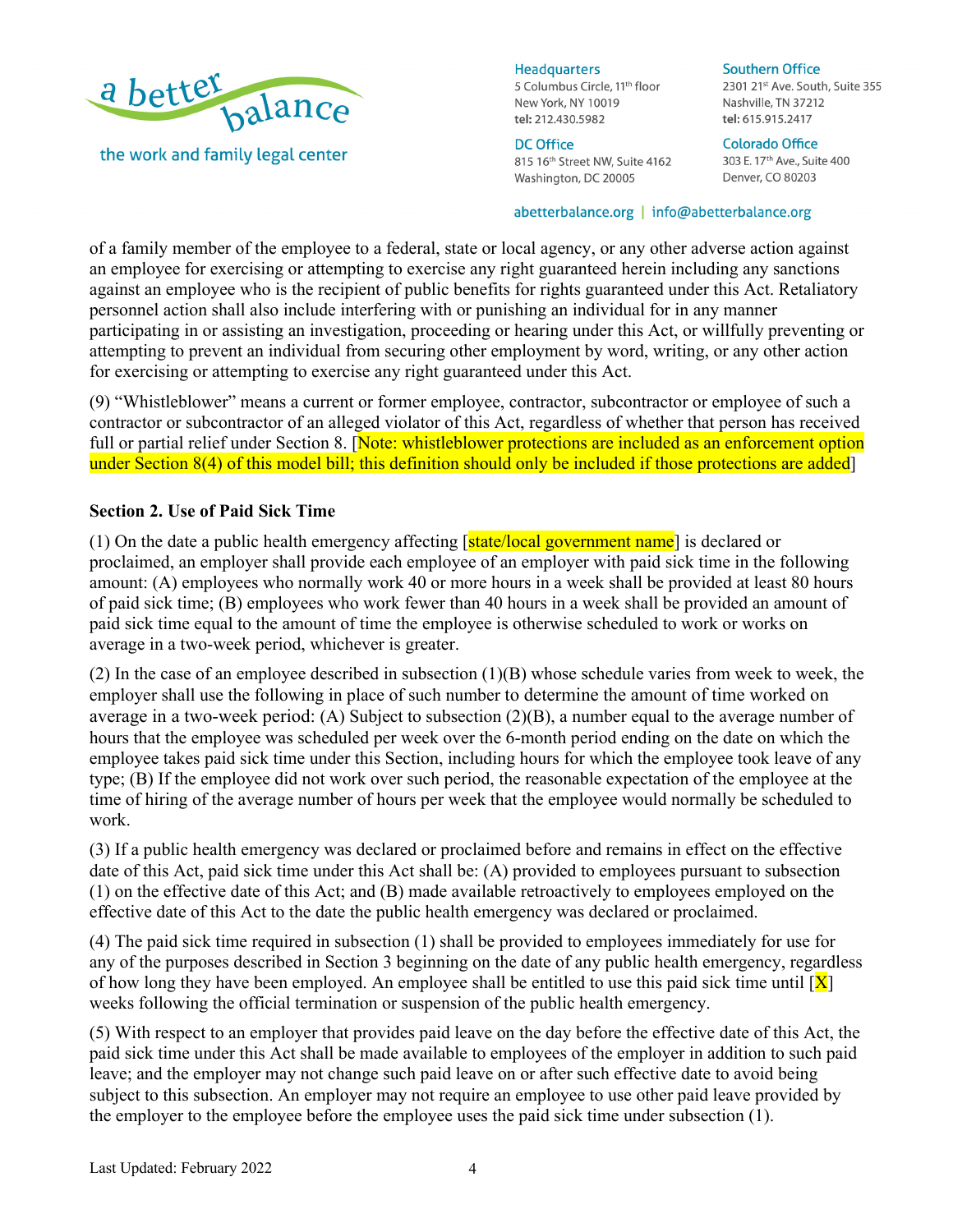

**Headquarters** 

5 Columbus Circle, 11<sup>th</sup> floor New York, NY 10019 tel: 212.430.5982

**DC Office** 815 16th Street NW, Suite 4162 Washington, DC 20005

**Southern Office** 2301 21st Ave. South, Suite 355 Nashville, TN 37212

**Colorado Office** 303 E. 17th Ave., Suite 400 Denver, CO 80203

tel: 615.915.2417

abetterbalance.org | info@abetterbalance.org

(6) Employees who are exempt from overtime requirements under 29 U.S.C. § 213(a)(1) of the Federal Fair Labor Standards Act will be assumed to work 40 hours in each work week for purposes of paid sick time under this Act unless their normal work week is less than 40 hours, in which case paid sick time under this Act is based upon that normal work week.

(7) Nothing in this section shall be construed as requiring financial or other reimbursement to an employee from an employer upon the employee's termination, resignation, retirement or other separation from employment for paid sick time that has not been used, unless such financial or other reimbursement is required under another law.

# **Section 3. Paid Sick Time Purposes**

(1) Paid sick time shall be provided to an employee by an employer when the employee is unable to perform the functions of the position of such employee, including through telework, due to a need for leave for any of the following purposes related to a public health emergency:

(A) An employee's need to: (i) self-isolate and care for oneself because the individual is diagnosed with a communicable illness related to a public health emergency; (ii) self-isolate and care for oneself because the individual is experiencing symptoms of a communicable illness related to a public health emergency; (iii) seek preventive care concerning a communicable illness related to a public health emergency; (iv) seek or obtain medical diagnosis, care, or treatment if experiencing symptoms of a communicable illness related to a public health emergency; or (v) obtain immunization related to the public health emergency or recover from any injury, disability, illness, or condition related to such immunization;

(B) An employee's need to comply with an order or determination to self-isolate, on the basis that the employee's physical presence on the job or in the community would jeopardize the employee's health, the health of other employees, or the health of an individual in the employee's household because of: (i) possible exposure to a communicable illness related to a public health emergency; or (ii) exhibiting of symptoms of a communicable illness related to a public health emergency, regardless of whether the employee has been diagnosed with such illness;

(C) An employee's need to take care of a family member who is: (i) self-isolating, seeking preventive care, seeking or obtaining medical diagnosis, care, treatment, or immunizations, or recovering from such immunization, for the purposes described in paragraph (A) of this subsection; or (ii) selfisolating due to an order or determination as described in paragraph (B) of this subsection;

(D) An employee's inability to work or telework because the employee is: (i) prohibited from working by the employer due to health concerns related to the potential transmission of a communicable illness related to the public health emergency; (ii) seeking or awaiting the results of a diagnostic test for, or a medical diagnosis of, the communicable illness related to the public health emergency and such employee has been exposed to the communicable illness or the employee's employer has requested such test or diagnosis; or (iii) subject to an individual or general local, state, or federal quarantine or isolation order, including a shelter-in-place or stay-at-home order, related to a public health emergency (note: it is advisable to check on terminology in your jurisdiction for isolation/quarantine/shelter-in-place/stay-at-home orders to ensure use of relevant language];

(E) An employee's need to take care of a child or other family member when the care provider of such individual is unavailable due to a public health emergency, or if the child's or family member's school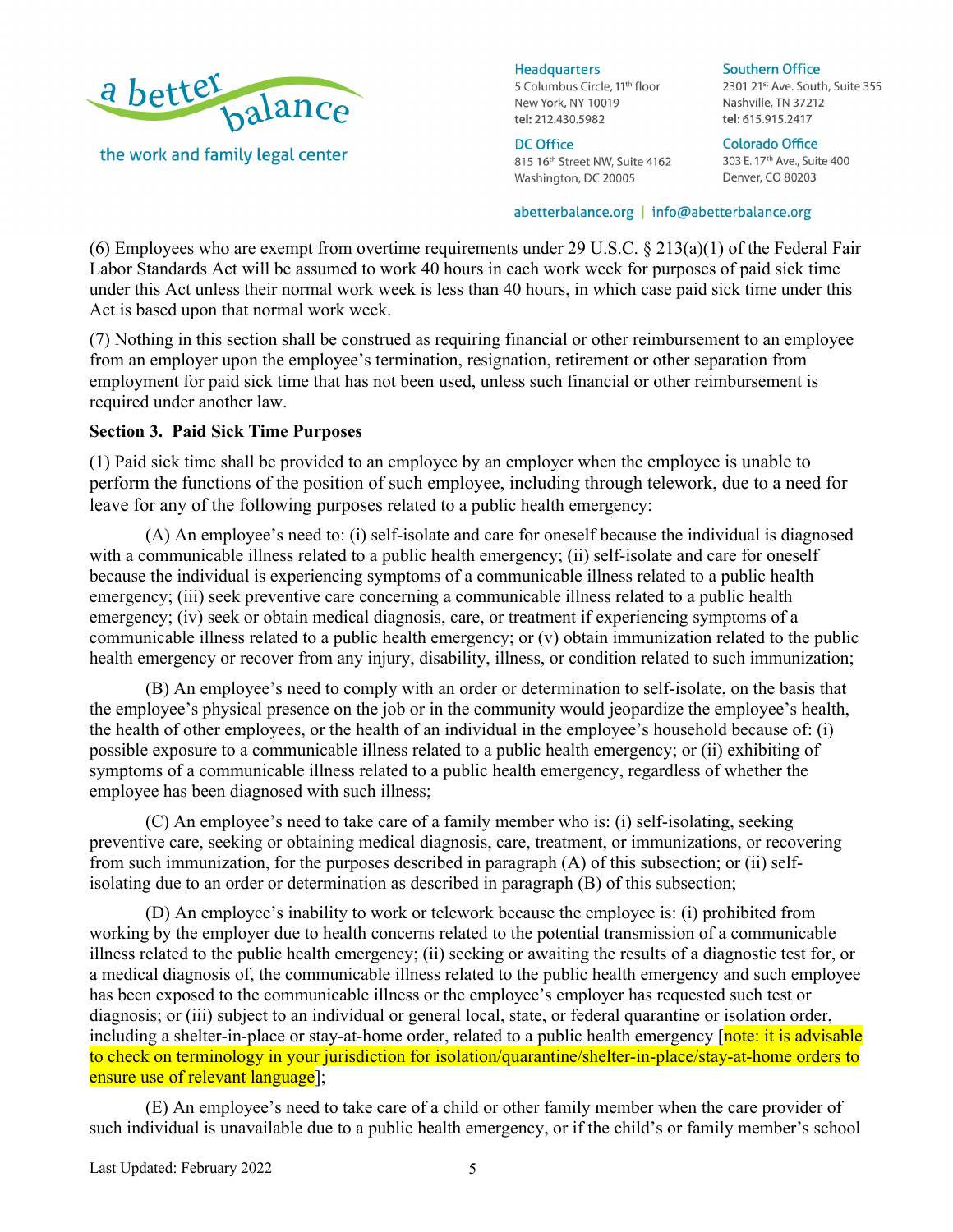

**Headquarters** 5 Columbus Circle, 11<sup>th</sup> floor New York, NY 10019 tel: 212.430.5982

**DC Office** 815 16th Street NW, Suite 4162 Washington, DC 20005

**Southern Office** 

2301 21st Ave. South, Suite 355 Nashville, TN 37212 tel: 615.915.2417

**Colorado Office** 303 E. 17th Ave., Suite 400 Denver, CO 80203

#### abetterbalance.org | info@abetterbalance.org

or place of care has been closed by a local, state or federal public official or at the discretion of the school or place of care due to a public health emergency, including if a school or place of care: (i) is physically closed but providing virtual learning instruction; (ii) requires or makes optional a virtual learning instruction; or (iii) requires or makes available a hybrid of in-person and virtual learning instruction models; or

(F) An employee's inability to work because the employee has a health condition that may increase susceptibility to or risk of a communicable illness related to the public health emergency including, but not limited to: age, heart disease, asthma, lung disease, diabetes, kidney disease, or a weakened immune system.

(2) An order or determination pursuant to subsections  $(1)(B)$  or  $(1)(C)(ii)$  shall be made by a local, state, or federal public official, a health authority having jurisdiction, a health care professional, or the employer of the employee or employee's family member. Such order or determination need not be specific to such employee or family member.

(3) The employee shall provide notice to the employer of the need for paid sick time as practicable when the need for paid sick time is foreseeable and the employer's place of business has not been closed.

(4) An employer may not require, as a condition of an employee's taking paid sick time, that the employee search for or find a replacement worker to cover the hours during which the employee is using paid sick time.

(5) Paid sick time may be used in the smaller of hourly increments or the smallest increment that the employer's payroll system uses to account for absences or use of other time.

(6) Documentation shall not be required for paid sick time under this Act.

# **Section 4. Exercise of Rights Protected; Retaliation Prohibited**

(1) It shall be unlawful for an employer or any other person to interfere with, restrain, or deny the exercise of, or the attempt to exercise, any right protected under this Act. An employee need not explicitly refer to this Act or the rights enumerated herein to be protected from retaliatory personnel actions.

(2) An employer shall not take retaliatory personnel action or discriminate against an employee or former employee because the person has exercised or attempted to exercise rights protected under this Act. Such rights include but are not limited to the right to request or use paid sick time pursuant to this Act; the right to file a complaint with the Agency or courts or inform any person about any employer's alleged violation of this Act; the right to participate in an investigation, hearing or proceeding or cooperate with or assist the Agency in its investigations of alleged violations of this Act; the right to inform any person of his or her potential rights under this Act; or the right to disclose or intend to disclose a violation of this Act through a good faith written or oral communication to an employer, an employer's agent, other employee, a government agency, an attorney or legal aid organization, a community or labor organization, or to the public such as through print, online, social, or any other media.

(3) It shall be unlawful for an employer's absence control policy to count paid sick time taken under this Act as an absence that may lead to or result in a retaliatory personnel action or any other adverse action.

(4) Protections of this section shall apply to any person who mistakenly but in good faith alleges violations of this Act.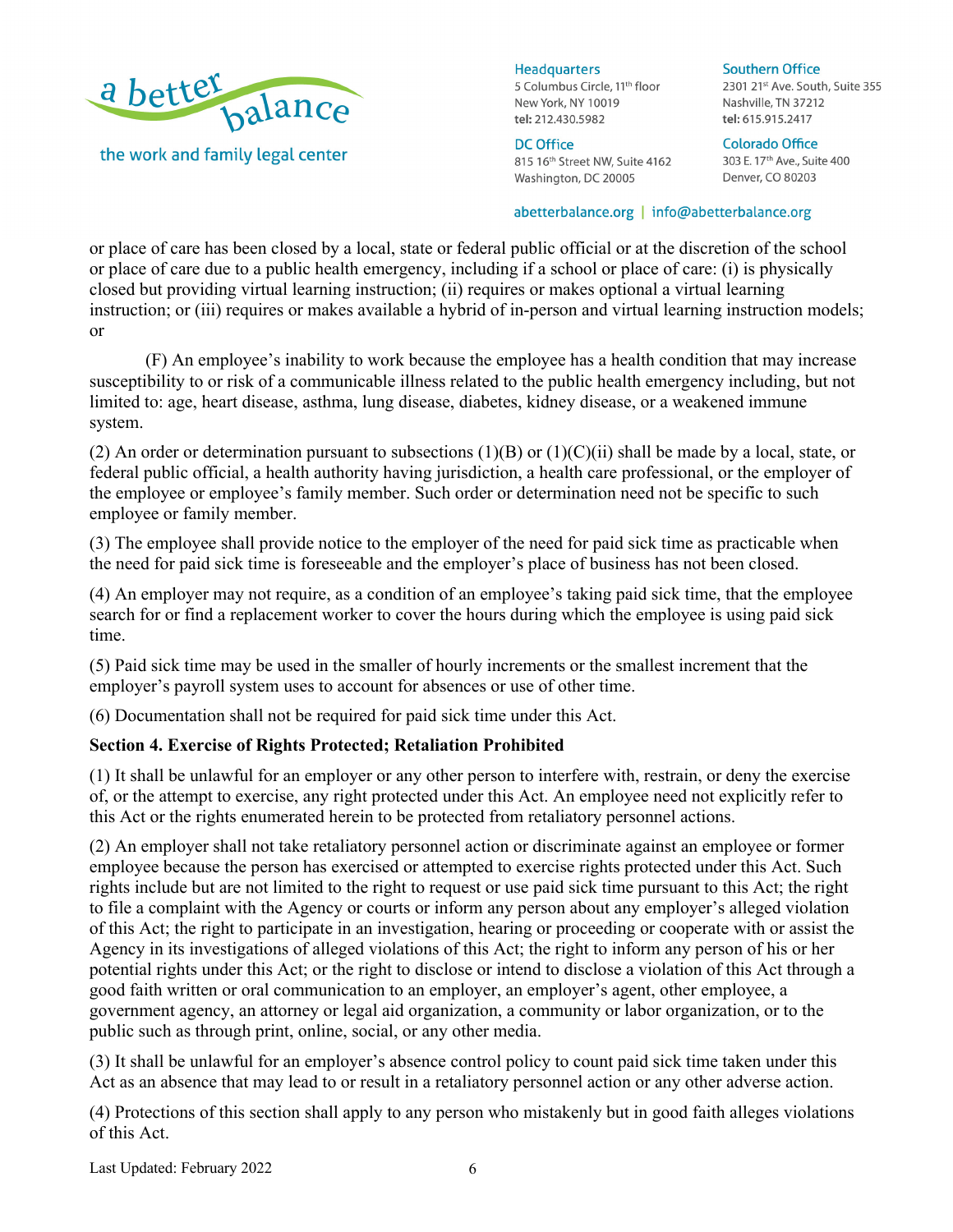

**Headquarters** 

5 Columbus Circle, 11<sup>th</sup> floor New York, NY 10019 tel: 212.430.5982

# **DC Office**

815 16th Street NW, Suite 4162 Washington, DC 20005

**Southern Office** 

2301 21st Ave. South, Suite 355 Nashville, TN 37212 tel: 615.915.2417

**Colorado Office** 303 E. 17<sup>th</sup> Ave., Suite 400 Denver, CO 80203

#### abetterbalance.org | info@abetterbalance.org

(5) There shall be a rebuttable presumption of unlawful retaliatory personnel action under this section whenever an employer takes adverse action against a person within 90 days of when that person: (a) files a complaint with the Agency or a court alleging a violation of any provision of this Act; (b) informs any person about an employer's alleged violation of this Act; (c) cooperates with the Agency or other persons in the investigation or prosecution of any alleged violation of this Act; (d) opposes any policy, practice, or act that is unlawful under this Act; or (e) informs any person of his or her rights under this Act.

### **Section 5. Notice and Posting**

(1) Employers shall give employees written notice of the following at the commencement of employment or by the effective date of this Act, whichever is later, and annually thereafter: employees are entitled to paid sick time and the amount of paid sick time, the terms of its use guaranteed under this Act, that retaliatory personnel action against employees who request or use paid sick time is prohibited, that each employee has the right to [file a complaint or bring a civil action, depending on what enforcement measures are included] if paid sick time as required by this Act is denied by the employer or the employee is subjected to retaliatory personnel action for requesting or taking paid sick time, and the contact information for the Agency where questions about rights and responsibilities under this Act can be answered.

(2) Within 7 days of the declaration or proclamation of a public health emergency affecting  $\lceil \frac{\text{state/local}}{\text{state/local}} \rceil$ government name], employers shall provide employees with written notice of the public health emergency and their right to paid sick time pursuant to this Act. If a public health emergency continues for a period of longer than three months, employers shall be required to provide written notice to their employees pursuant to this section every three months.

(3) The notices required in subsections (1) and (2) shall be in English,  $[X, X]$  and any language that is the first language spoken by at least  $[X\%]$  of the employer's workforce, provided that such notice has been translated and provided by the Agency.

(4) The amount of paid sick time available to the employee, the amount of paid sick time taken by the employee to date in the year and the amount of pay the employee has received as paid sick time shall be recorded in, or on an attachment to, the employee's regular paycheck.

(5) Employers shall display a poster that contains the information required in subsection (1) in a conspicuous and accessible place in each establishment where such employees are employed; provided, however, that in cases where the employer does not maintain a physical workplace, or an employee teleworks or performs work through a web-based or app-based platform, notification shall be sent via electronic communication or a conspicuous posting in the web-based or app-based platform. The poster displayed shall be in English,  $[X, X]$  and any language that is deemed appropriate by the Agency, provided that such poster has been provided by the Agency.

(6) The Agency shall create and make available to employers model notices and posters that contain the information required under subsection (1) for employers' use in complying with subsections (1), (2) and (5).

(7) If an employer's business is closed due to a public health emergency, the notice and posting requirements under subsections (1), (2), and (5) shall be waived for the period in which the place of business is closed.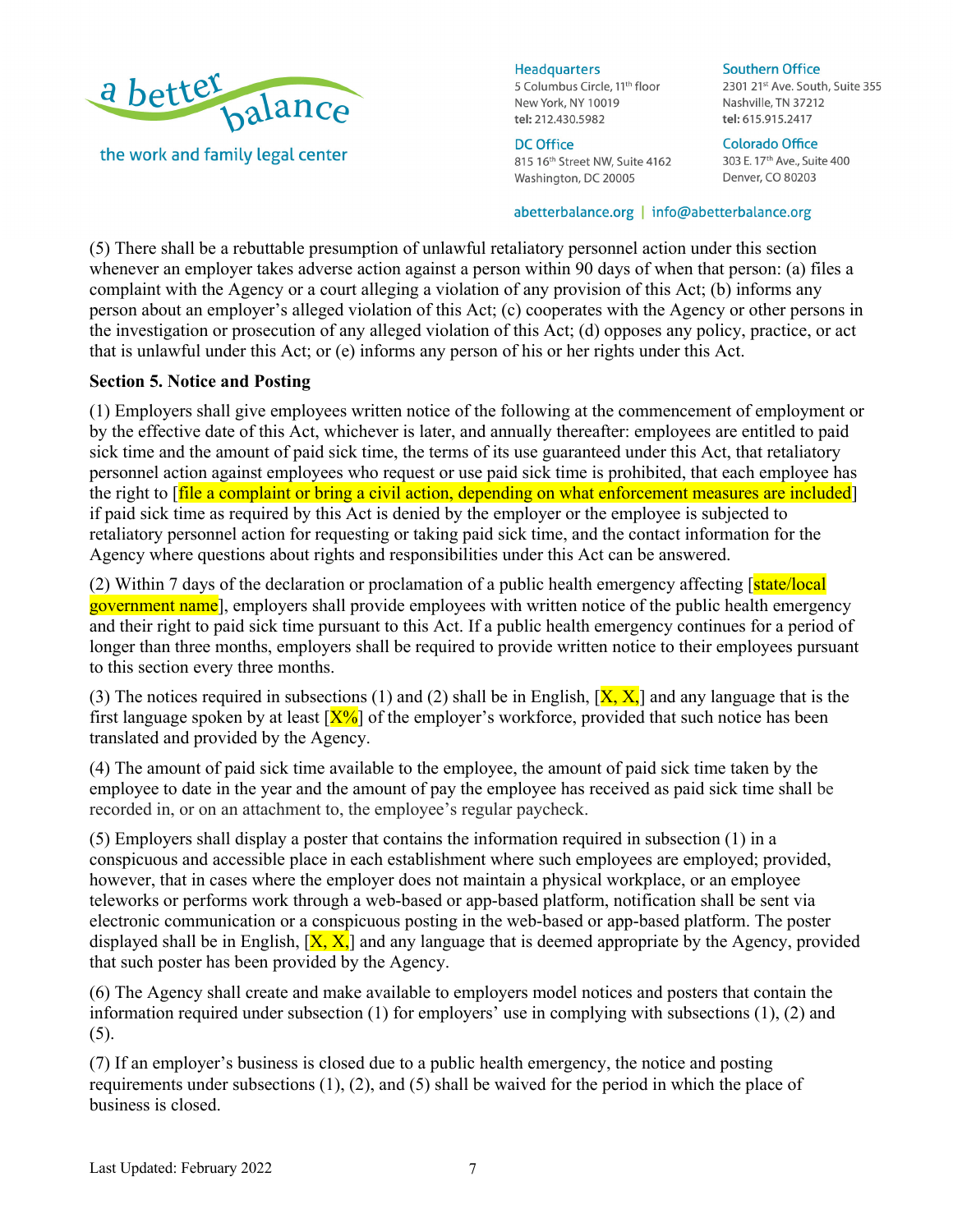

**Headquarters** 

5 Columbus Circle, 11<sup>th</sup> floor New York, NY 10019 tel: 212.430.5982

**DC Office** 815 16th Street NW, Suite 4162 Washington, DC 20005

**Southern Office** 2301 21st Ave. South, Suite 355 Nashville, TN 37212 tel: 615.915.2417

**Colorado Office** 303 E. 17<sup>th</sup> Ave., Suite 400 Denver, CO 80203

abetterbalance.org | info@abetterbalance.org

(8) An employer who willfully violates the notice and posting requirements of this section shall be subject to a civil fine in an amount not to exceed \$100 for each separate offense. Each day that a violation occurs or is not corrected shall constitute a separate offense.

# **Section 6. Employer Records**

Employers shall retain records documenting compliance with the applicable requirements of this Act, including hours worked by employees and paid sick time taken by employees, for a period of *[three]* years, and shall allow the Agency access to such records and other information, in accordance with applicable law and with appropriate notice and at a mutually agreeable time, to monitor compliance with the requirements of this Act or in furtherance of an investigation conducted pursuant to this Act. When an issue arises as to an employee's entitlement to paid sick time under this Act, if the employer does not maintain or retain adequate records documenting hours worked by the employee and paid sick time taken by the employee or other information required to be maintained by this Act, or does not allow the Agency reasonable access to such records, it shall be presumed [in an administrative or civil action, depending upon the enforcement mechanisms in the bill that the employer has violated the Act, absent clear and convincing evidence otherwise.

# **Section 7. Regulations**

The Agency shall be authorized to coordinate implementation and enforcement of this Act and shall promulgate appropriate guidelines or regulations for such purposes.

# **Section 8. Enforcement**

NOTE: There are several different ways to enforce a paid sick time law, and a bill can contain a combination of them as long as the jurisdiction permits the types of enforcement selected. The model language includes all options. We are available to help streamline this language.

# (1) *Administrative Enforcement*

(A) The Agency shall enforce the provisions of this Act. In effectuating such enforcement, the Agency shall establish a system utilizing multiple means of communication to receive complaints regarding non-compliance with this Act and investigate complaints received by the Agency in a timely manner. The Agency shall have the authority on its own initiative to investigate, inspect workplaces, and to subpoena records and witnesses. Where an employer does not comply with any of the requirements of this Act, the Agency shall order relief as authorized in this Section.

(B) Any person alleging a violation of this Act shall have the right to file a complaint with the Agency within  $[X \text{ months/years}]$  of the date the person knew or should have known of the alleged violation. The Agency shall encourage reporting pursuant to this subsection by keeping confidential, to the maximum extent permitted by applicable laws, the name and other identifying information of the employee or person reporting the violation, provided, however, that with the authorization of such person, the Agency may disclose his or her name and identifying information as necessary to enforce this Act or for other appropriate purposes.

(C) Upon receiving a complaint alleging a violation of this Act, the Agency shall investigate such complaint. The Agency shall keep complainants notified regarding the status of their complaint and any resultant investigation. If the Agency believes that a violation has occurred, it shall issue to the offending person or entity a notice of violation and the relief required of the offending person or entity. The Agency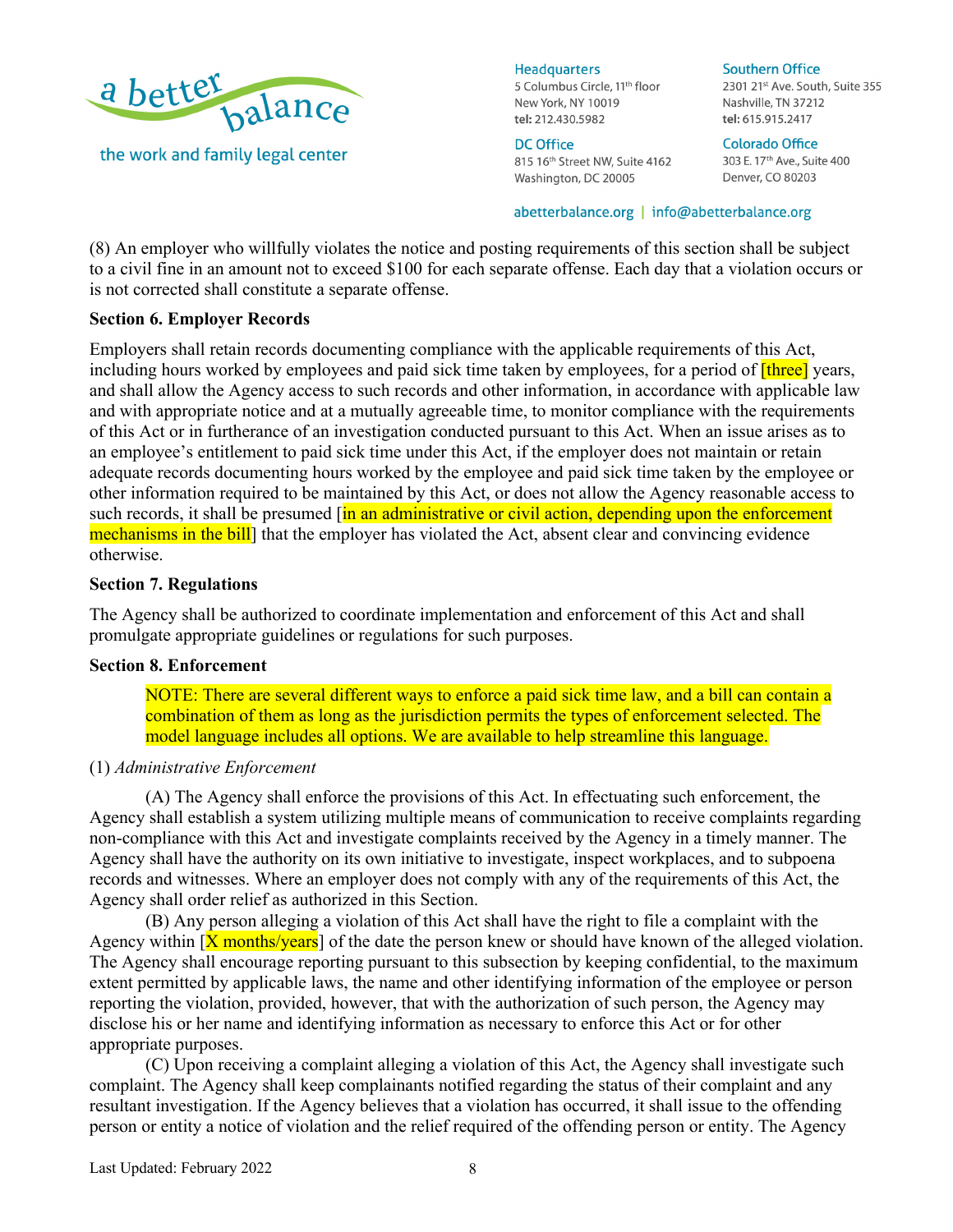

**Headquarters** 

5 Columbus Circle, 11<sup>th</sup> floor New York, NY 10019 tel: 212.430.5982

# **DC Office**

815 16th Street NW, Suite 4162 Washington, DC 20005

**Southern Office** 

2301 21st Ave. South, Suite 355 Nashville, TN 37212 tel: 615.915.2417

**Colorado Office** 303 E. 17th Ave., Suite 400 Denver, CO 80203

#### abetterbalance.org | info@abetterbalance.org

shall prescribe the form and wording of such notices of violation including any method of appealing the decision of the Agency.

(D) The Agency shall have the power to impose penalties provided for in this Act and to grant an employee or former employee all appropriate relief. Such relief shall include but not be limited to: (i) for each instance of paid sick time taken by an employee but unlawfully not compensated by the employer: three times the wages that should have been paid under this Act or [**\$X**] whichever is greater; (ii) for each instance of paid sick time requested by an employee but unlawfully denied by the employer and not taken by the employee or unlawfully conditioned upon searching for or finding a replacement worker: [**\$X**]; (iii) for each instance of a retaliatory personnel action not including discharge from employment: the greater of [**\$X**] or three times the actual damages including but not limited to unpaid wages and benefits, plus punitive damages, and equitable relief as appropriate; and (iv) for each instance of unlawful discharge from employment: full compensation including wages and benefits lost, [**\$X**] and equitable relief, including reinstatement, as appropriate, of the individual to the same position held before any retaliatory personnel action, or to an equivalent position, and reinstatement of full fringe benefits and seniority rights.

(E) Any entity or person found to be in violation of the provisions of this Act shall be liable for: (i) payment to the [state/county/city] of reasonable costs and attorney's fees; and (ii) a civil penalty payable to [state/county/city] not to exceed [**\$X**] for the first violation and, for subsequent violations that occur within two years of any previous violation, not to exceed [**\$X**] for the second violation and not to exceed [**\$X**] for each successive violation. Each day that a violation occurs or is not corrected shall constitute a separate violation for purposes of this paragraph. The Agency shall also have the power to issue an order to comply with the requirements of this Act and to restrain continued violations, including through a stop-work order or business closure.

(F) The Agency shall annually report on its website the number and nature of the complaints received pursuant to this Act, the results of investigations undertaken pursuant to this Act, including the number of complaints not substantiated and the number of notices of violations issued, the number and nature of adjudications pursuant to this Act, and the average time for a complaint to be resolved pursuant to this Act.

#### (2) *Civil Enforcement*

(A) The Agency, the Attorney General [or City/County Attorney], any person aggrieved by a violation of this Act, or any entity a member of which is aggrieved by a violation of this Act may bring a civil action in a court of competent jurisdiction against an employer violating this Act. Such action may be brought by a person aggrieved by a violation of this section without first filing an administrative complaint.

(B) Upon prevailing in an action brought pursuant to this section, aggrieved persons shall recover the full amount of any unpaid sick time plus any actual damages suffered as the result of the employer's violation of this Act plus an equal amount of liquidated damages. Aggrieved persons shall also be entitled to reasonable attorney's fees and costs.

(C) Upon prevailing in an action brought pursuant to this section, aggrieved persons shall be entitled to such legal or equitable relief as may be appropriate to remedy the violation, including, without limitation, reinstatement to employment, back pay, punitive damages, compensatory damages payable to the aggrieved person equal to three times the actual damages, and/or injunctive relief.

(D) Any person aggrieved by a violation of this Act may file a complaint with the Attorney General [or City/County Attorney]. The filing of a complaint with the Attorney General [or City/County Attorney] will not preclude the filing of a civil action.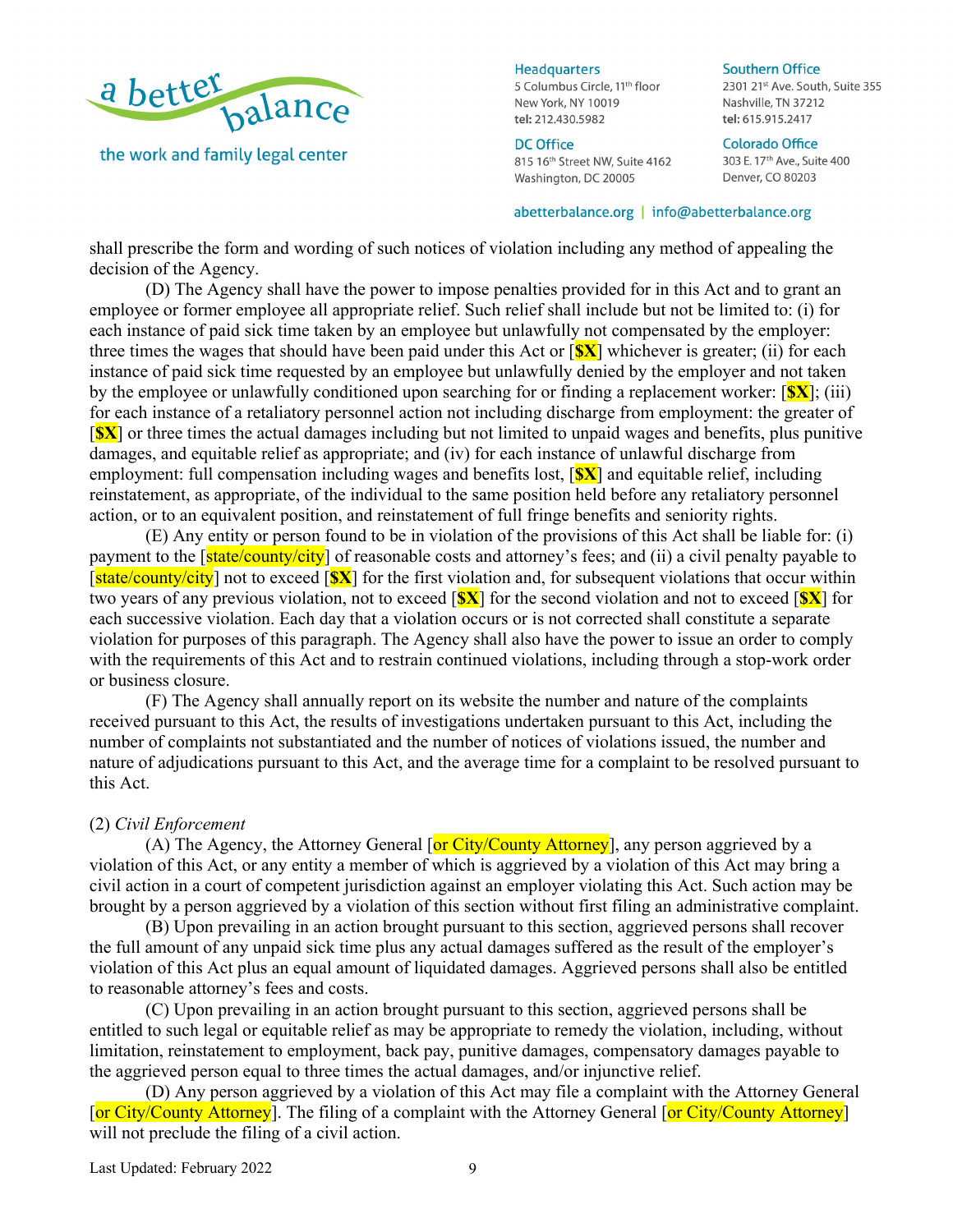

**Headquarters** 

5 Columbus Circle, 11<sup>th</sup> floor New York, NY 10019 tel: 212.430.5982

# **DC Office**

815 16th Street NW, Suite 4162 Washington, DC 20005

**Colorado Office** 303 E. 17<sup>th</sup> Ave., Suite 400 Denver, CO 80203

2301 21st Ave. South, Suite 355

**Southern Office** 

Nashville, TN 37212 tel: 615.915.2417

abetterbalance.org | info@abetterbalance.org

(E) The Attorney General [or City/County Attorney] may bring a civil action to enforce this Act. The Attorney General [or City/County Attorney] may seek injunctive relief. In addition to injunctive relief, or in lieu thereof, for any employer or other person found to have willfully violated this Act, the Attorney General [or City/County Attorney] may seek to impose a fine of [**\$X** - example: \$1,000] per violation, payable to the [City/County/State].

(F) The statute of limitations for a civil action brought pursuant to this section shall be for a period of [**#**] years from the date the alleged violation occurred or the date the employee knew or should have known of the violation.

(G) Actions brought pursuant to this section may be brought as a class action pursuant to the laws of [state].

(3)  $\left[City/Country/State\right]$  officials are hereby authorized to consider, to the maximum extent permitted by law, an employer's record of noncompliance with this Act in making decisions on *city/county/state* contracts, land use approvals and other entitlements to expand or operate within the *city/county/state*. The [city/county/state] is authorized to either deny approval or to condition approval on the employer's future compliance.

### (4) *Whistleblower Protection*

 $(A)$  The penalties specified in subsection  $(1)(E)$  of this Section, and injunctive and declaratory relief, may be recovered through a civil action brought on behalf of the Agency in a court of competent jurisdiction by a whistleblower or by a representative nonprofit or labor organization designated by said person, pursuant to the following procedures:

(i) The whistleblower shall give written notice to the Agency of the specific provisions of this Act alleged to have been violated. The whistleblower or representative organization may commence a civil action under this subsection if no enforcement action is taken by the Agency within 30 days.

(ii) Civil penalties recovered pursuant to this subsection shall be distributed as follows: 60 percent to the Agency for enforcement of this act, with 25 percent of that amount reserved for grants to community organizations for outreach and education about employee rights under this Act; and 40 percent to the whistleblower or representative organization to be distributed to the employees affected by the violation. Any person that prevails in an action under this subsection, whether or not the Agency has intervened in that action, shall be entitled to an award of reasonable attorney's fees, expert fees, and other costs.

(iii) The right to bring an action under this section shall not be impaired by any private contract. A public enforcement action shall be tried promptly, without regard to concurrent adjudication of private claims.

### **Section 9. Confidentiality and Nondisclosure**

(1) Unless otherwise required by law, an employer may not require disclosure of the details of an employee's or an employee's family member's health information as a condition of providing paid sick time under this Act.

(2) Unless otherwise required by law, any health or safety information possessed by an employer regarding an employee or employee's family member must: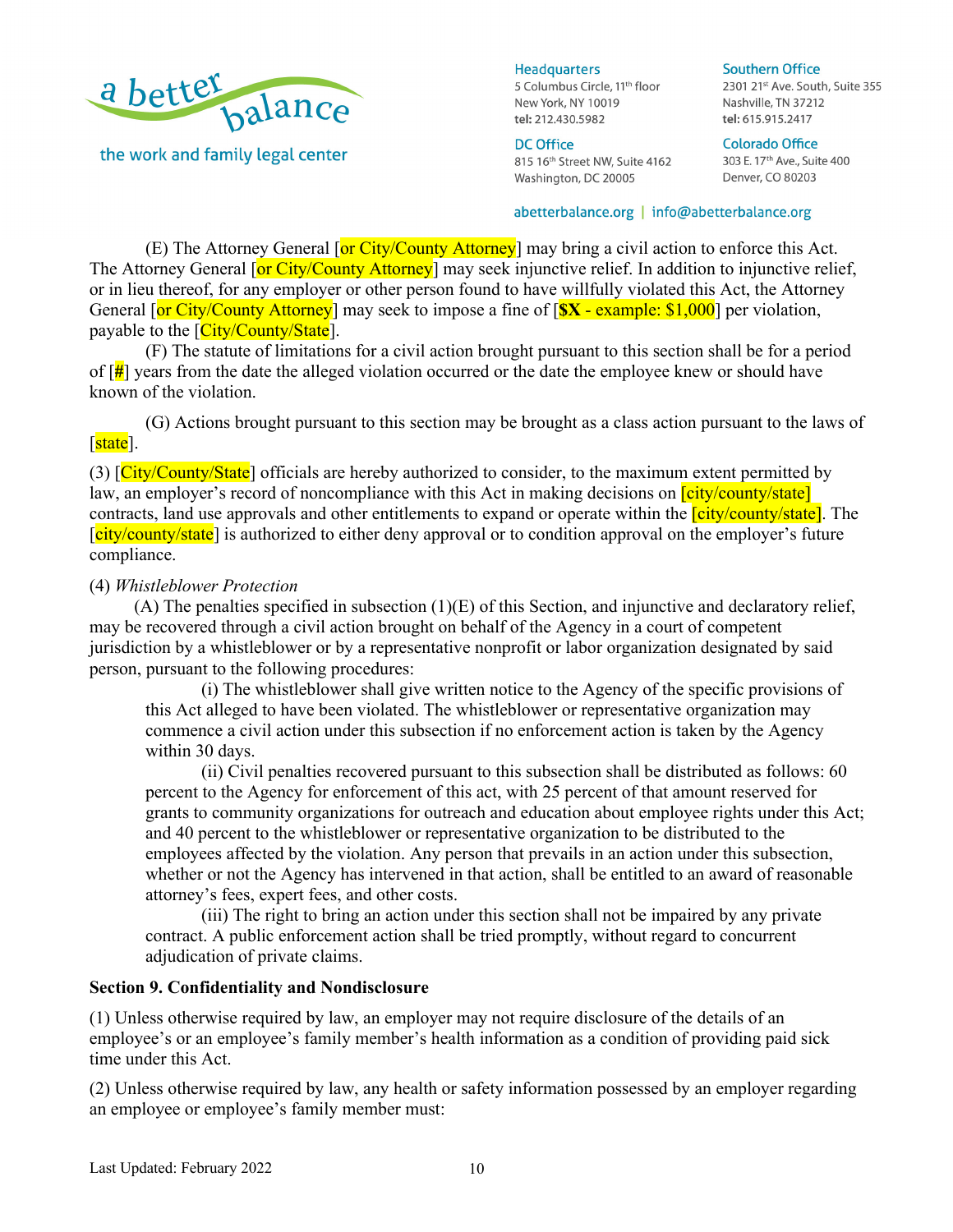

**Headquarters** 5 Columbus Circle, 11<sup>th</sup> floor New York, NY 10019 tel: 212.430.5982

**DC Office** 815 16th Street NW, Suite 4162 Washington, DC 20005

**Southern Office** 2301 21st Ave. South, Suite 355 Nashville, TN 37212 tel: 615.915.2417

**Colorado Office** 303 E. 17<sup>th</sup> Ave., Suite 400 Denver, CO 80203

#### abetterbalance.org | info@abetterbalance.org

(A) be maintained on a separate form and in a separate file from other personnel information;

(B) be treated as confidential medical records; and

(C) not be disclosed except to the affected employee or with the express permission of the affected employee.

## **Section 10. Encouragement of More Generous Paid Sick Time Policies; No Effect on More Generous Policies or Laws**

(1) Nothing in this Act shall be construed to discourage or prohibit an employer from the adoption or retention of a paid sick time policy more generous than the one required herein.

(2) Nothing in this Act shall be construed as diminishing the obligation of an employer to comply with any contract, collective bargaining agreement, employment benefit plan or other agreement providing more generous paid sick time to an employee than required herein. Nothing in this Act shall be construed as diminishing the rights of public employees regarding paid sick time or use of paid sick time as provided in [laws of the state pertaining to public employees].

(3) [For State laws] Nothing in this Act shall be construed to preempt or supersede any provision of any local law that provides greater rights to paid sick time than the rights established under this Act.

(4) The rights and remedies under this Act may not be waived by any agreement, policy, form, or condition of employment. [Note: This language may need to be adjusted depending on any language regarding collective bargaining agreements (CBAs) and the ability of a CBA to waive any provisions of the law through clear, explicit language in the CBA; we can discuss models on paid sick time laws and CBAs with you for this topic.

### **Section 11. Other Legal Requirements**

(1) If any Federal law entitles an employee to paid sick leave for any of the purposes provided in Section 3 of this Act, paid sick time provided under this Act shall be in addition to that paid sick leave, to the extent permitted by the Federal law. [This language provides that, if federal law allows, the paid sick time under this law is additional to any leave under future federal paid leave laws; this language should be adjusted if you would like leave to run concurrently, to the extent federal law allows.

(2) This Act provides minimum requirements pertaining to paid sick time and shall not be construed to preempt, limit, or otherwise affect the applicability of any other law, regulation, requirement, policy, or standard that provides for a greater amount or use by employees of paid sick time or that extends other protections to employees.

### **Section 12. Public Education and Outreach**

The Agency **[or another relevant official, administrative agency**] shall develop and implement a multilingual outreach program to inform employees, employers, parents, caregivers, elder care providers, and persons who are under the care of a health care professional about the availability of paid sick time under this Act.

### **Section 13. Severability**